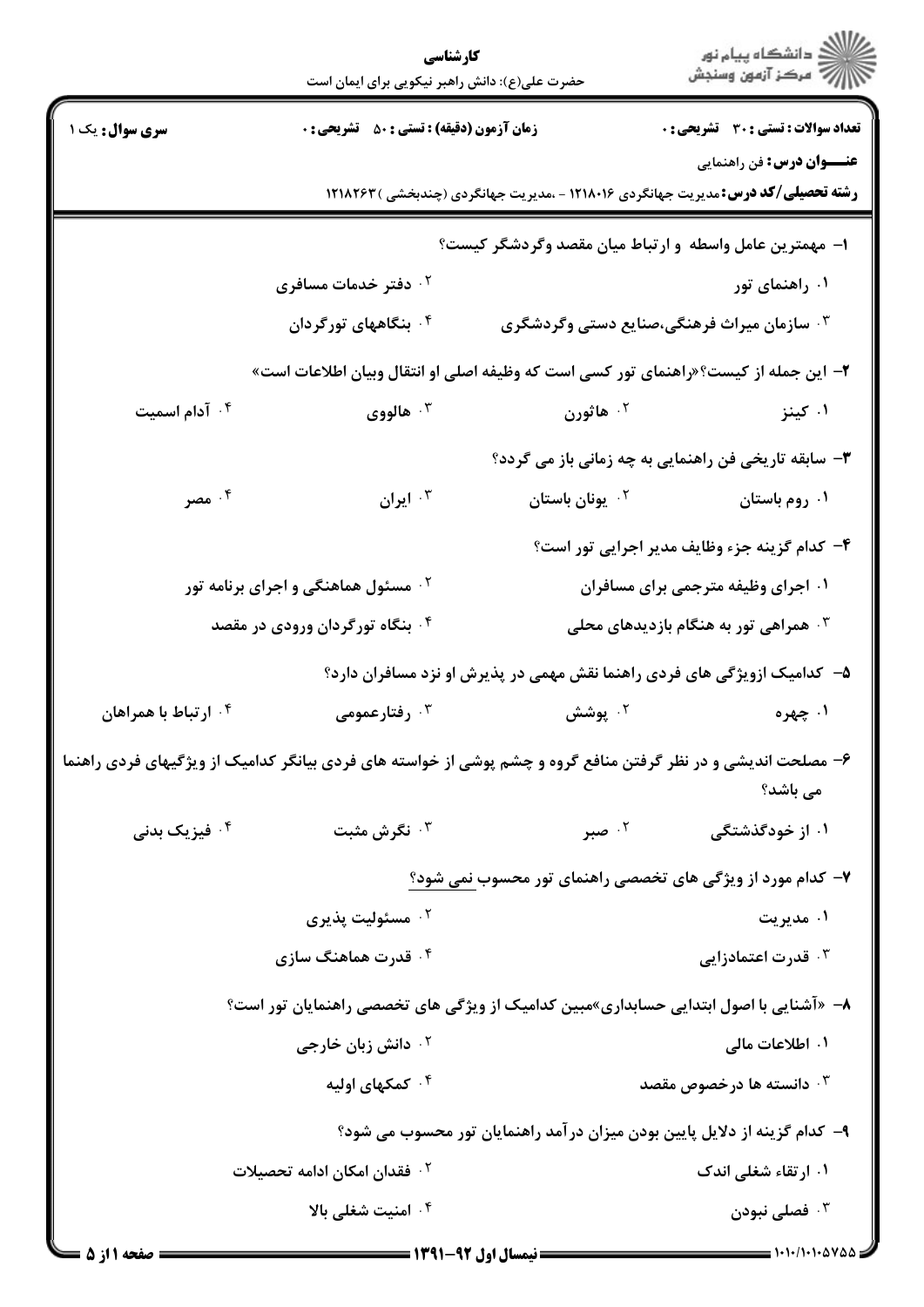| كارشناسي<br>حضرت علی(ع): دانش راهبر نیکویی برای ایمان است                                                 |                                                                                                                 |                                                                                          | ڪ دانشڪاه پيام نور<br>۾ سرڪز آزمون وسنجش    |  |  |
|-----------------------------------------------------------------------------------------------------------|-----------------------------------------------------------------------------------------------------------------|------------------------------------------------------------------------------------------|---------------------------------------------|--|--|
| سری سوال : ۱ یک                                                                                           | <b>زمان آزمون (دقیقه) : تستی : ۵۰ تشریحی : 0</b>                                                                |                                                                                          | تعداد سوالات : تستى : 30 ٪ تشريحي : 0       |  |  |
|                                                                                                           |                                                                                                                 | <b>رشته تحصیلی/کد درس:</b> مدیریت جهانگردی ۱۲۱۸۰۱۶ - ،مدیریت جهانگردی (چندبخشی ) ۱۲۱۸۲۶۳ | <b>عنـــوان درس:</b> فن راهنمایی            |  |  |
| ۱۰– آئین نامه راهنمایان جهانگردی که در سال۱۳۵۴به تصویب هیات وزیران وقت رسید توسط چه سازمانی پیشنهادگردید؟ |                                                                                                                 |                                                                                          |                                             |  |  |
|                                                                                                           | <sup>۲</sup> ۰ وزارت فرهنگ وارشاد اسلامی                                                                        |                                                                                          | ۰۱ وزارت اطلاعات وجهانگردی                  |  |  |
|                                                                                                           | ۰۴ اتحادیه گردشگری ایران                                                                                        | ۰۳ سازمان صنایع دستی،میراث فرهنگی وگردشگری                                               |                                             |  |  |
| 11– بر اساس آئین نامه راهنمایان گردشگری استان تهران چه نوع راهنمایانی در حوزه گردشگرانی ایران وجود دارند؟ |                                                                                                                 |                                                                                          |                                             |  |  |
|                                                                                                           | ۰ <sup>۲</sup> سیاسی وطبیعت گردی                                                                                |                                                                                          | ۰۱ فرهنگی و اقتصادی                         |  |  |
|                                                                                                           | ۰۴ مذهبی و تاریخی                                                                                               |                                                                                          | ۰ <sup>۳</sup> فرهنگی وطبیعت گردی           |  |  |
| ۱۲- میزان ساعات آموزش حضوری راهنمایان تور «ایرانگردی-جهانگردی و طبیعت گردی» درایران چند ساعت میباشد؟      |                                                                                                                 |                                                                                          |                                             |  |  |
| ۰۴ ساعت                                                                                                   | ۰۳ ساعت                                                                                                         | <b>1. 201 ساعت</b>                                                                       | ۰۱ ۴۲۰ساعت                                  |  |  |
|                                                                                                           | ۱۳- دوره آموزشی راهنمایی گشت قایقرانی در آبهای خروشان توسط کدام سازمان برگزار می گردد؟                          |                                                                                          |                                             |  |  |
|                                                                                                           | ۰۱ دفتر برنامه ریزی آموزشی سازمان میراث فرهنگی،صنایع دستی وگردشگری                                              |                                                                                          |                                             |  |  |
| <sup>۰۲</sup> موسسات تحت نظارت سازمان میراث فرهنگی،صنایع دستی وگردشگری                                    |                                                                                                                 |                                                                                          |                                             |  |  |
|                                                                                                           |                                                                                                                 |                                                                                          | <b>4 . سازمان فنی وحرفه ای کشور</b>         |  |  |
|                                                                                                           |                                                                                                                 |                                                                                          | ۰۴ وزارت کار وامور اجتماعی                  |  |  |
|                                                                                                           |                                                                                                                 | ۱۴- کارت یا مجوز راهنمایی تور، توسط چه سازمانی صادر می گردد؟                             |                                             |  |  |
|                                                                                                           | ۰۱ موسسات مورد تائیدسازمان میراث فرهنگی،صنایع دستی وگردشگری                                                     |                                                                                          |                                             |  |  |
|                                                                                                           |                                                                                                                 |                                                                                          | <b>گ سازمان فنی وحرفه ای کشور</b>           |  |  |
|                                                                                                           |                                                                                                                 | <b>۳ وگردشگری (پیران فرهنگی،صنایع دستی وگردشگری</b> (                                    |                                             |  |  |
|                                                                                                           |                                                                                                                 | ۰۴ دفتر برنامه ریزی آموزشی سازمان میراث فرهنگی،صنایع دستی وگردشگری                       |                                             |  |  |
|                                                                                                           | ۱۵– وقتی یک راهنمای تور به خاطرتجربه ودانش خود باتحکم با گردشگران برخورد می کند،کدام آثارمنفی را به دنبال دارد؟ |                                                                                          |                                             |  |  |
|                                                                                                           | <sup>۰۲</sup> کارکردن همچون یک روبات                                                                            |                                                                                          | ۰۱ فخرفروشی                                 |  |  |
|                                                                                                           | ۰۴ سردوانیدن گردشگران                                                                                           |                                                                                          | ۰ <sup>۳</sup> بی اعتنایی به گردشگران همراه |  |  |
|                                                                                                           |                                                                                                                 |                                                                                          |                                             |  |  |

 $\sim$  0.0  $\sim$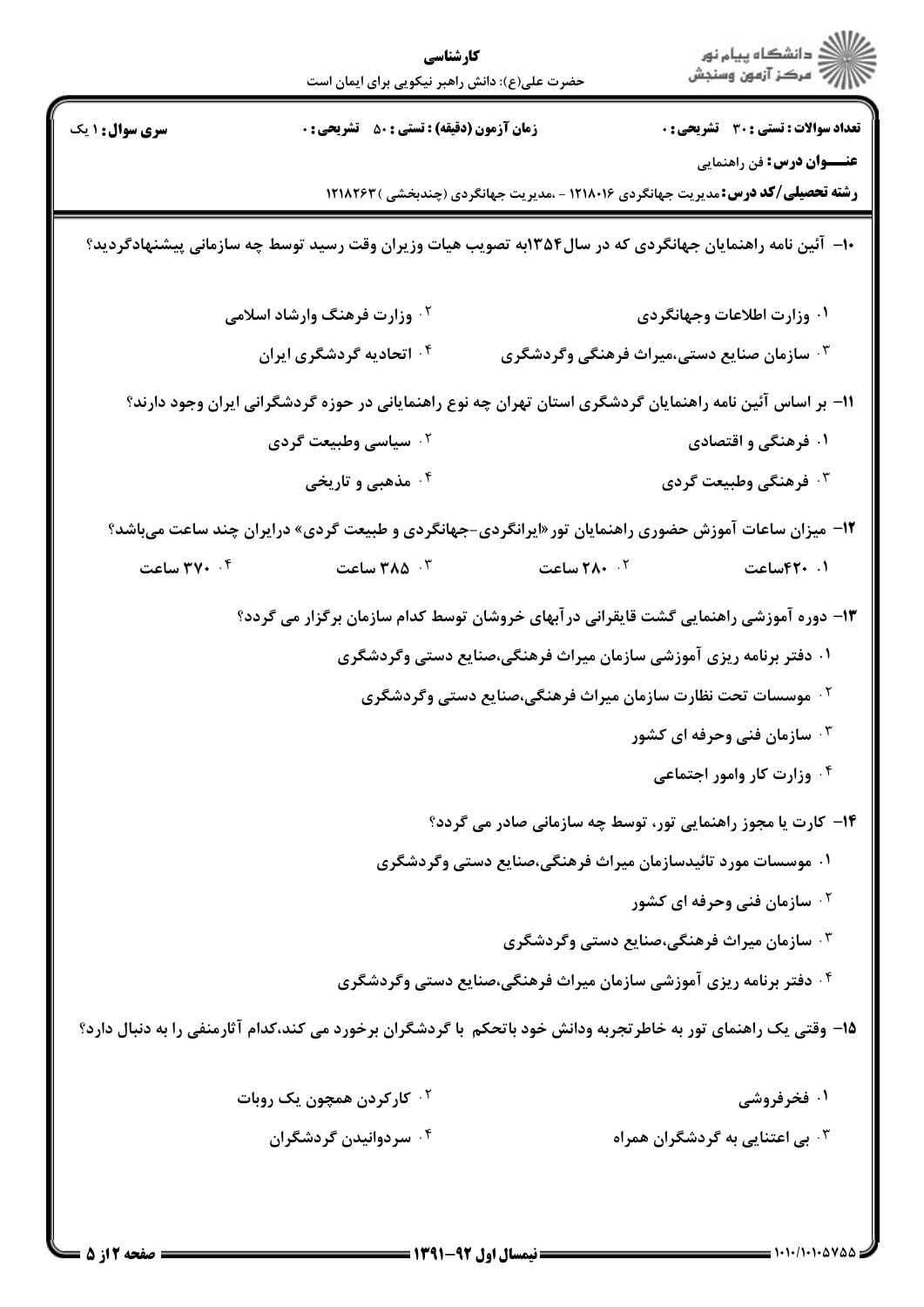|                                                                                                                          | كارشناسي<br>حضرت علی(ع): دانش راهبر نیکویی برای ایمان است                                     |                                                                                | ِ<br>∭ دانشڪاه پيام نور<br>∭ مرڪز آزمون وسنڊش                                                                                |  |  |
|--------------------------------------------------------------------------------------------------------------------------|-----------------------------------------------------------------------------------------------|--------------------------------------------------------------------------------|------------------------------------------------------------------------------------------------------------------------------|--|--|
| <b>سری سوال : ۱ یک</b>                                                                                                   | <b>زمان آزمون (دقیقه) : تستی : 50 ٪ تشریحی : 0</b>                                            |                                                                                | <b>تعداد سوالات : تستی : 30 ٪ تشریحی : 0</b>                                                                                 |  |  |
|                                                                                                                          |                                                                                               |                                                                                | <b>عنـــوان درس:</b> فن راهنمایی<br><b>رشته تحصیلی/کد درس:</b> مدیریت جهانگردی ۱۲۱۸۰۱۶ - ،مدیریت جهانگردی (چندبخشی ) ۱۲۱۸۲۶۳ |  |  |
|                                                                                                                          | ۱۶– کدام گزینه جزءآفات راهنمایان تور محسوب نمی گردد؟                                          |                                                                                |                                                                                                                              |  |  |
|                                                                                                                          | ۰۲ رفتارگستاخانه نسبت به گردشگران همراه                                                       |                                                                                | ۰۱ اصرار به دریافت انعام                                                                                                     |  |  |
|                                                                                                                          | ۰۴ تنگ نظری وحسادت                                                                            |                                                                                | <b>4 . تلاش برای کسب منفعت مالی نامشروع</b>                                                                                  |  |  |
|                                                                                                                          |                                                                                               |                                                                                | ۱۷– کدام گزینه بیانگر تعریفی جامع از ارتباط غیرکلامی است؟                                                                    |  |  |
| ۰۱ ارتباط غیرکلامی زبان بدن وسخن گفتن باحرکات سر و دست است که پیامی را به گیرنده می فرستد.                               |                                                                                               |                                                                                |                                                                                                                              |  |  |
| <sup>۲ .</sup> ارتباط غیرکلامی شامل اشاره ها،حرکات اندام ،چهره وپوشش نمادین است که برای فرستنده وگیرنده ارزش پیامی دارد. |                                                                                               |                                                                                |                                                                                                                              |  |  |
| ۰۳ ارتباط غیرکلامی سخن گفتن باحرکات سر و دست است که پیامی را به گیرنده می فرستد.                                         |                                                                                               |                                                                                |                                                                                                                              |  |  |
|                                                                                                                          | ۰۴ ارتباط غیرکلامی سخن گفتن باحرکات سر و دست است که برای فرستنده وگیرنده ارزش پیامی دارد.     |                                                                                |                                                                                                                              |  |  |
|                                                                                                                          |                                                                                               |                                                                                | <b>۱۸</b> - کدام مورد جزء ویژگیهای ارتباط غیرکلامی، محسوب <u>می شود؟</u>                                                     |  |  |
|                                                                                                                          | ۰۱ ارتباط غیر کلامی مبتنی بر قلمرو هدف و فاصله است.                                           |                                                                                |                                                                                                                              |  |  |
|                                                                                                                          |                                                                                               |                                                                                | <sup>۰۲</sup> رفتار غیرکلامی ،حرکات و رفتارهای غیر تعاملی است.                                                               |  |  |
|                                                                                                                          |                                                                                               | ۰ <sup>۳ .</sup> اگر شخصی هنگام گفتگو به چشمان شما نگاه کند،حقیقت را نمی گوید. |                                                                                                                              |  |  |
|                                                                                                                          |                                                                                               | ۰ <sup>۴</sup> رفتارغیرکلامی به اندازه رفتار کلامی مورد پذیرش نیست.            |                                                                                                                              |  |  |
|                                                                                                                          |                                                                                               |                                                                                | ۱۹- از نظر«نورتن» کدام مورد از اصلی ترین سبک های ارتباط گرا است؟                                                             |  |  |
| ۰ <sup>۴</sup> قانون مدار                                                                                                | ۰۳ راحت طلبانه                                                                                | نفعل $\cdot$ ۲                                                                 | ۰۱ جنجالی                                                                                                                    |  |  |
|                                                                                                                          | +۲- کدام مورد نقش بسیارمهمی در توسعه فعالیت های راهنمایان مستقل درسراسر جهان ایفاء نموده است؟ |                                                                                |                                                                                                                              |  |  |
|                                                                                                                          | <sup>۲</sup> ۰ توسعه فناوری های نوین ارتباطی                                                  |                                                                                | ۰۱ توسعه فناوری های نوین اجتماعی                                                                                             |  |  |
|                                                                                                                          | ۰۴ بنگاههای تورگردان                                                                          |                                                                                | ۰ <sup>۳</sup> سیاست های متولیان امورگردشگری درمقصد                                                                          |  |  |
|                                                                                                                          |                                                                                               |                                                                                | <b>۲۱</b> - وظیفه سرپرستی گشت به عهده کیست؟                                                                                  |  |  |
|                                                                                                                          | ۰ <sup>۲</sup> بنگاههای تورگردان                                                              |                                                                                | ۰۱ سازماندهی فعالیت حرفه ای شخصی ومستقل                                                                                      |  |  |
|                                                                                                                          | راهنمای تور $\cdot^{\mathfrak{e}}$                                                            |                                                                                | ۰ <sup>۳</sup> دفاتر خدمات مسافرتی                                                                                           |  |  |
| ۲۲- روبات های راهنما اول بار در امر گردشگری توسط کدام کشور مورد استفاده قرارگرفت؟                                        |                                                                                               |                                                                                |                                                                                                                              |  |  |
| ۰۴ ایتالیا                                                                                                               | ايران $\cdot$                                                                                 | ۰۲ چين                                                                         | ۰۱ ژاپن                                                                                                                      |  |  |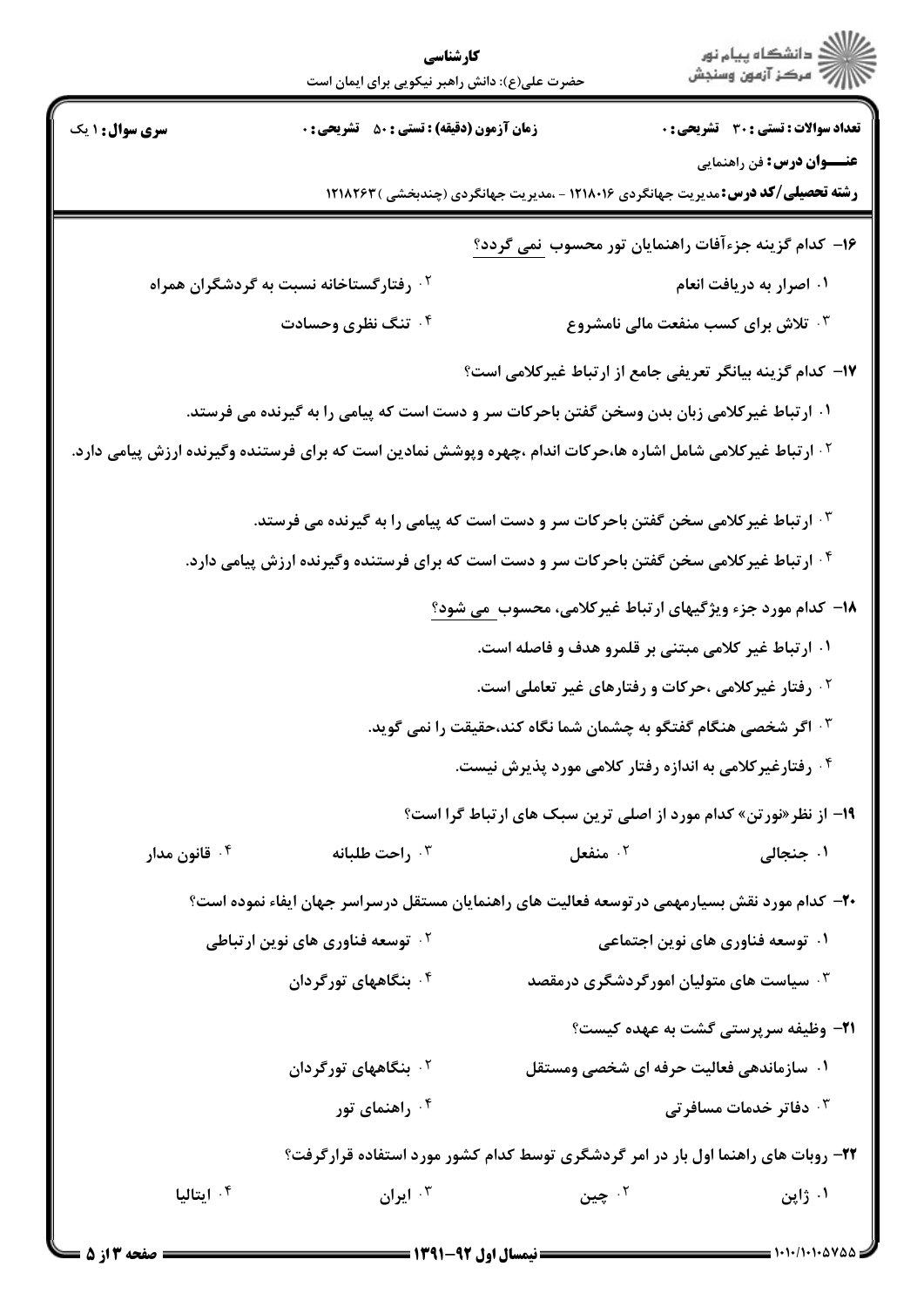|                                                                                      | كارشناسي<br>حضرت علی(ع): دانش راهبر نیکویی برای ایمان است                                                   |                                                                    | ِ دانشڪاه پيام نور<br>// مرڪز آزمون وسنڊش                                                      |  |  |
|--------------------------------------------------------------------------------------|-------------------------------------------------------------------------------------------------------------|--------------------------------------------------------------------|------------------------------------------------------------------------------------------------|--|--|
| <b>سری سوال : ۱ یک</b>                                                               | <b>زمان آزمون (دقیقه) : تستی : 50 ٪ تشریحی : 0</b>                                                          |                                                                    | <b>تعداد سوالات : تستی : 30 ٪ تشریحی : 0</b>                                                   |  |  |
|                                                                                      |                                                                                                             |                                                                    | <b>عنـــوان درس:</b> فن راهنمایی                                                               |  |  |
|                                                                                      |                                                                                                             |                                                                    | <b>رشته تحصیلی/کد درس:</b> مدیریت جهانگردی ۱۲۱۸۰۱۶ - ،مدیریت جهانگردی (چندبخشی ) ۱۲۱۸۲۶۳       |  |  |
|                                                                                      |                                                                                                             |                                                                    | ٢٣– بنيانگذار سيستم اطلاعات تور كيست؟                                                          |  |  |
| ۰۴ مک دونالد                                                                         | ۰۳ رابرت مک کیو                                                                                             | ۰ <sup>۲</sup> ویلیام شلدن                                         | ۰۱ ریچموند                                                                                     |  |  |
|                                                                                      |                                                                                                             |                                                                    | ۲۴− «عرضه اطلاعات مورد نظرگردشگران در زمان و موقعیت مناسب» وظیفه کیست؟                         |  |  |
|                                                                                      | ۰ <sup>۲</sup> راهنمای تور                                                                                  |                                                                    | ۰۱ بنگاههای تورگردان                                                                           |  |  |
| ۰ <sup>۴</sup> سازمان متولی در کشور مقصد                                             |                                                                                                             |                                                                    | ۰ <sup>۳</sup> آژانس خدمات مسافرتی                                                             |  |  |
|                                                                                      |                                                                                                             |                                                                    | ۲۵– کدام گزینه اطلاعات مورد نظر برای عرضه به گردشگران را به صورت نوار ارائه می دهد؟            |  |  |
|                                                                                      | ۰ <sup>۲</sup> راهنمای تور الکترونیکی                                                                       |                                                                    | ۰۱ سیستم های جایگزین راهنما                                                                    |  |  |
|                                                                                      | ۰ <sup>۴</sup> روبات های راهنما                                                                             |                                                                    | ۰۳ سیستم صوتی قابل حمل از سوی گردشگر                                                           |  |  |
|                                                                                      |                                                                                                             |                                                                    | ۲۶–  از نظر گستردگی حوزه فعالیت «فدراسیون جهانی انجمن های راهنمایان تور» چه نوع  موسسه ای است؟ |  |  |
| ۰ <sup>۴</sup> بین قاره ای                                                           | ا ملی $\cdot$                                                                                               | ۰۲ منطقه ای $\cdot$                                                | ۰۱ بين المللي                                                                                  |  |  |
|                                                                                      | ۲۷- کدام یک از گزینه های زیر می تواند در حفظ امنیت گردشگران در یک کویر ناشناخته نقش موثر تری را ایفا نماید؟ |                                                                    |                                                                                                |  |  |
|                                                                                      | <b>10 روبات راهنما</b>                                                                                      |                                                                    | ۰۱ راهنمای تور                                                                                 |  |  |
|                                                                                      | ۰ <sup>۴</sup> سیستم موقعیت یاب جغرافیایی                                                                   |                                                                    | ۰۳ دستگاه کمک شنیداری $\cdot$                                                                  |  |  |
| <b>۲۸</b> - «انجمن صنفی راهنمایان گردشگری استان تهران» تحت پوشش کدام سازمان می باشد؟ |                                                                                                             |                                                                    |                                                                                                |  |  |
|                                                                                      |                                                                                                             |                                                                    | ۰۱ استانداری تهران                                                                             |  |  |
|                                                                                      |                                                                                                             | <sup>۲</sup> ۰ سازمان میراث فرهنگی،صنایع دستی وگردشگری استان تهران |                                                                                                |  |  |
|                                                                                      |                                                                                                             |                                                                    | ۰ <sup>۳</sup> سازمان ملی جوانان ایران                                                         |  |  |
|                                                                                      |                                                                                                             |                                                                    | ۰۴ اداره کل کار و امور اجتماعی استان تهران                                                     |  |  |
|                                                                                      |                                                                                                             |                                                                    | <b>۲۹</b> – کدام یک از موسسات کشور عضو «فدراسیون جهانی انجمن های راهنمایان تور» است؟           |  |  |
|                                                                                      | ۰۲ موسسه فرهنگی- اجتماعی خانه فرآوران ایران                                                                 |                                                                    | ۰۱ جامعه راهنمایان تور ایران                                                                   |  |  |
|                                                                                      | ۰۴ جامعه بنگاههای تورگردان ایران                                                                            |                                                                    | ۰۳ راهنمایان تور مستقل ایران                                                                   |  |  |
|                                                                                      |                                                                                                             |                                                                    | <b>۳۰</b> – ارکان «انجمن صنفی کارگران راهنمایان گردشگری استان تهران» کدام مورد میباشند؟        |  |  |
|                                                                                      | ۰۲ مجمع عمومی،هیئت مدیره و بازرسان                                                                          |                                                                    | ۰۱ مجمع عمومی،هیئت مدیره و مدیرعامل                                                            |  |  |
|                                                                                      | ۰۴ بازرسان،هیئت مدیره و مدیران ارشد                                                                         |                                                                    | ۰۳ مدیرعامل،هیئت مدیره و بازرسان                                                               |  |  |